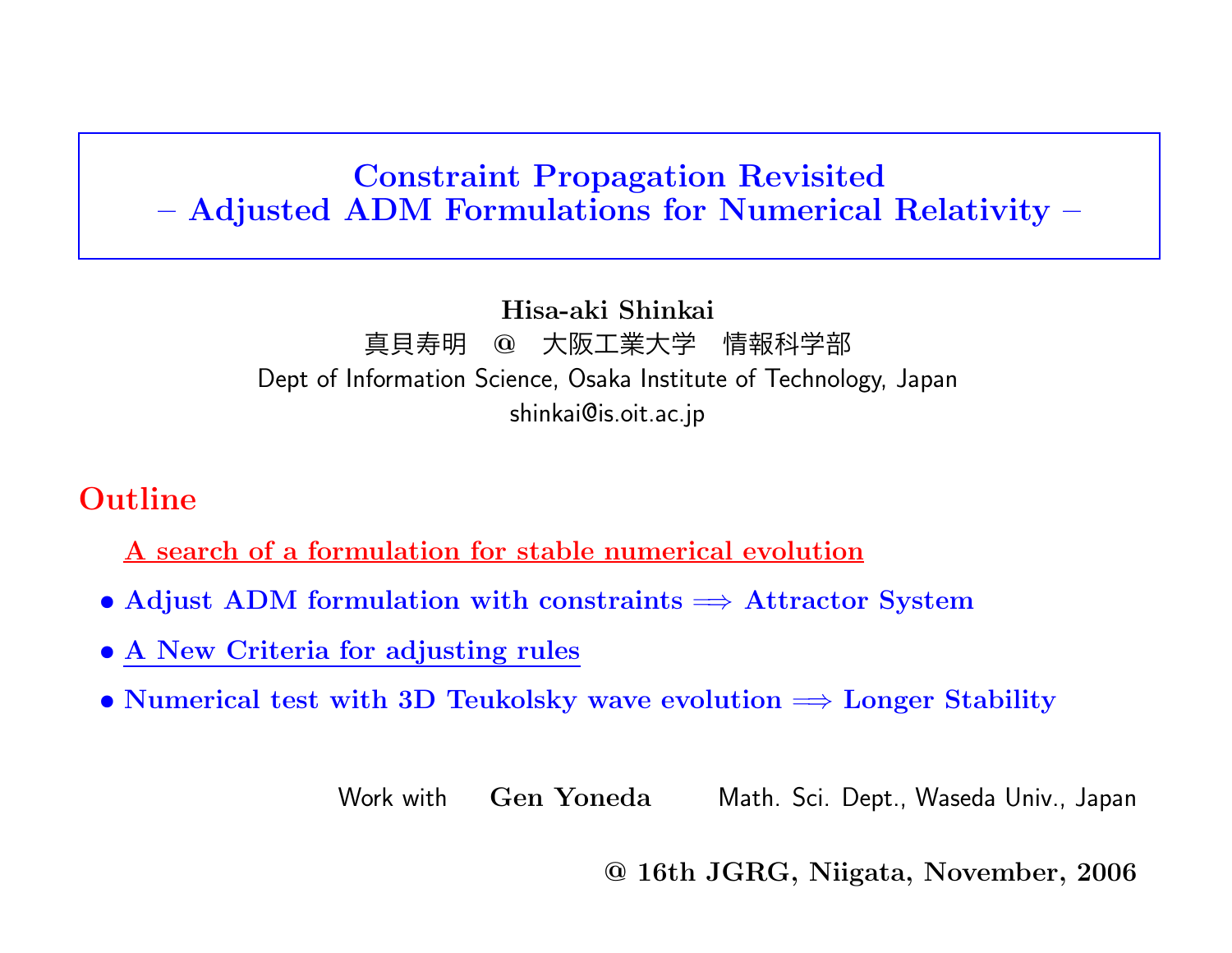# <sup>1</sup> Numerical Relativity and "Formulation" Problem

 $\vert$  Numerical Relativity $\vert$  – Necessary for unveiling the nature of strong gravity

- Gravitational Wave from colliding Black Holes, Neutron Stars, Supernovae, ...
- Relativistic Phenomena like Cosmology, Active Galactic Nuclei, ...
- Mathematical feedbacks to Singularity, Exact Solutions, Chaotic behavior, ...
- Labratory of Gravitational theories, Higher dimensional models, ...





LIGO/VIRGO/GEO/TAMA, ...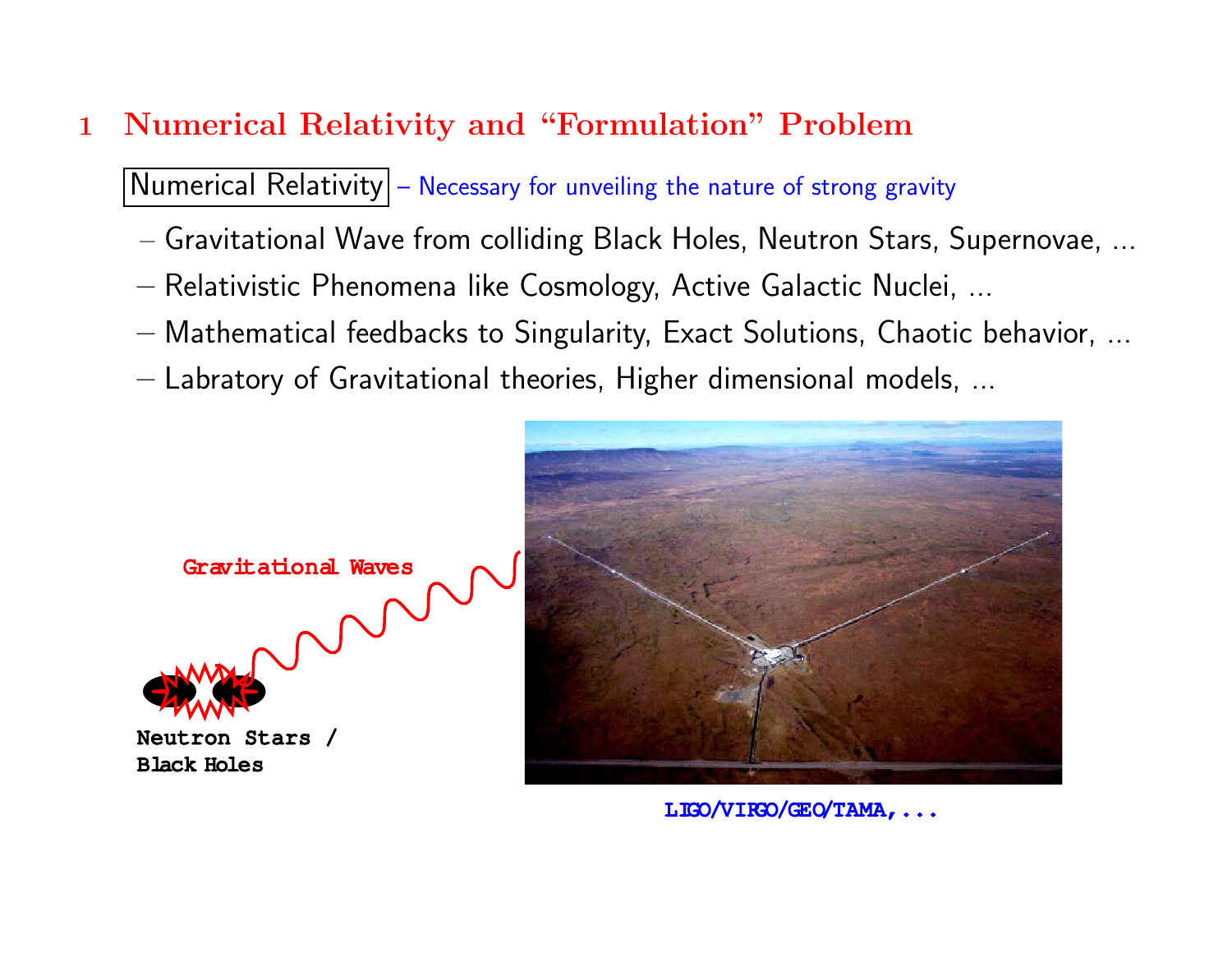### The standard approac<sup>h</sup> :: Arnowitt-Deser-Misner (ADM) formulation (1962)



|                | Maxwell egs.                                                    | ADM Einstein eq.                                                                                                                                                                                                                                                                                                                                                                                                                                |
|----------------|-----------------------------------------------------------------|-------------------------------------------------------------------------------------------------------------------------------------------------------------------------------------------------------------------------------------------------------------------------------------------------------------------------------------------------------------------------------------------------------------------------------------------------|
| constraints    | div $\mathbf{E} = 4\pi\rho$                                     | $\overline{^{(3)}R + (\text{tr}K)^2} - K_{ij}K^{ij} = 2\kappa\rho_H + 2\Lambda$                                                                                                                                                                                                                                                                                                                                                                 |
|                | $div \mathbf{B} = 0$                                            | $D_i K^j_i - D_i \text{tr} K = \kappa J_i$                                                                                                                                                                                                                                                                                                                                                                                                      |
| evolution eqs. | $-\frac{1}{c}\partial_t \mathbf{B} = -\mathsf{rot}\ \mathbf{E}$ | $\frac{1}{c}\partial_t \mathbf{E} = \text{rot } \mathbf{B} - \frac{4\pi}{c}\mathbf{j} \ \left  \begin{array}{l} \partial_t \gamma_{ij} = -2 N K_{ij} + D_j N_i + D_i N_j, \\ \partial_t K_{ij} = N(\ ^{(3)}R_{ij} + \text{tr} K K_{ij}) - 2 N K_{il} K^l{}_j - D_i D_j N \end{array} \right.$<br>$+(D_iN^m)K_{mi}+(D_iN^m)K_{mi}+N^mD_mK_{ij}-N\gamma_{ij}\Lambda$<br>$-\kappa\alpha \{S_{ij} + \frac{1}{2}\gamma_{ij}(\rho_H - \text{tr}S)\}\$ |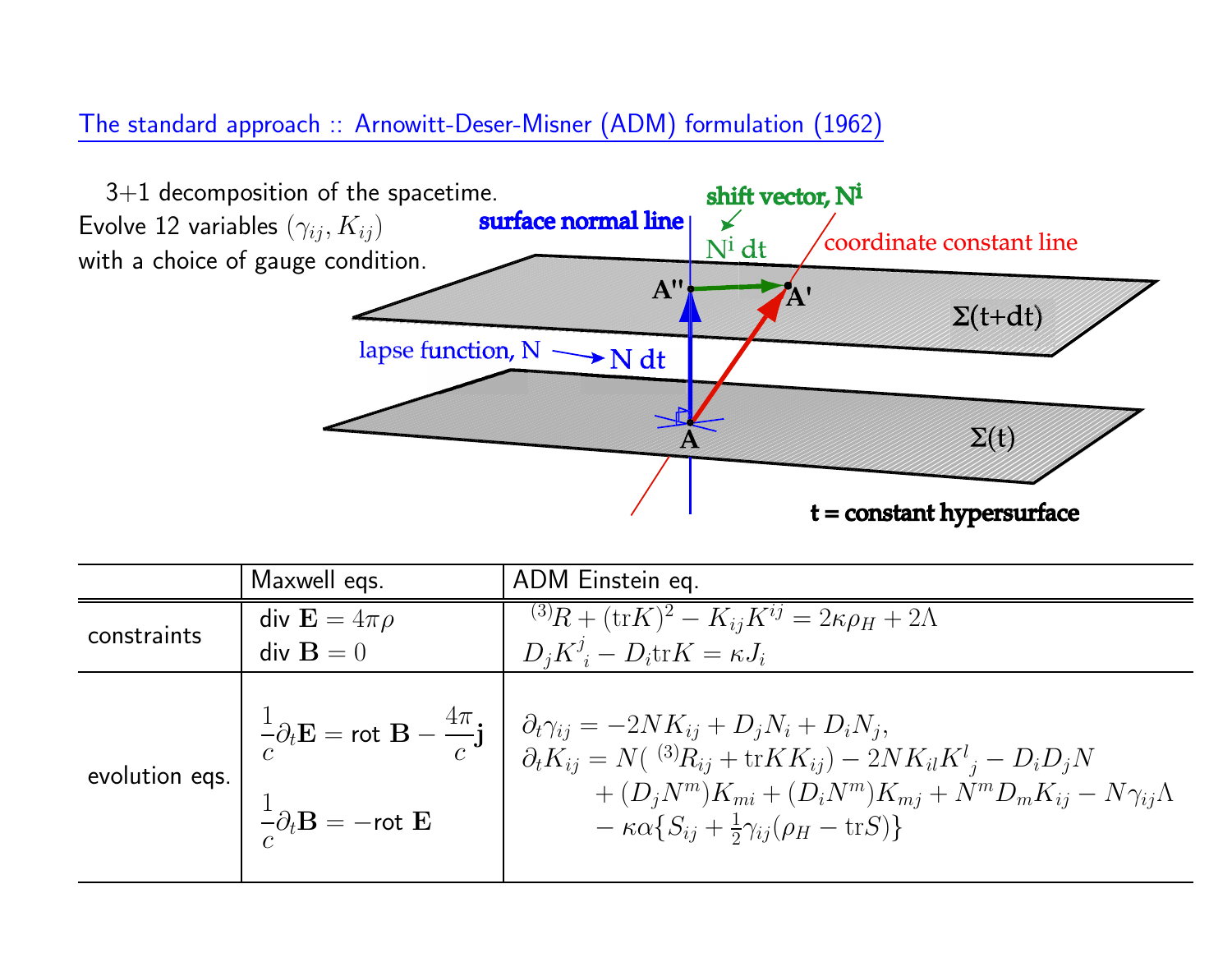Best Einstein formulation for long-term stable and accurate simulation?

Many (too many) trials and errors, not ye<sup>t</sup> <sup>a</sup> systematical understanding.

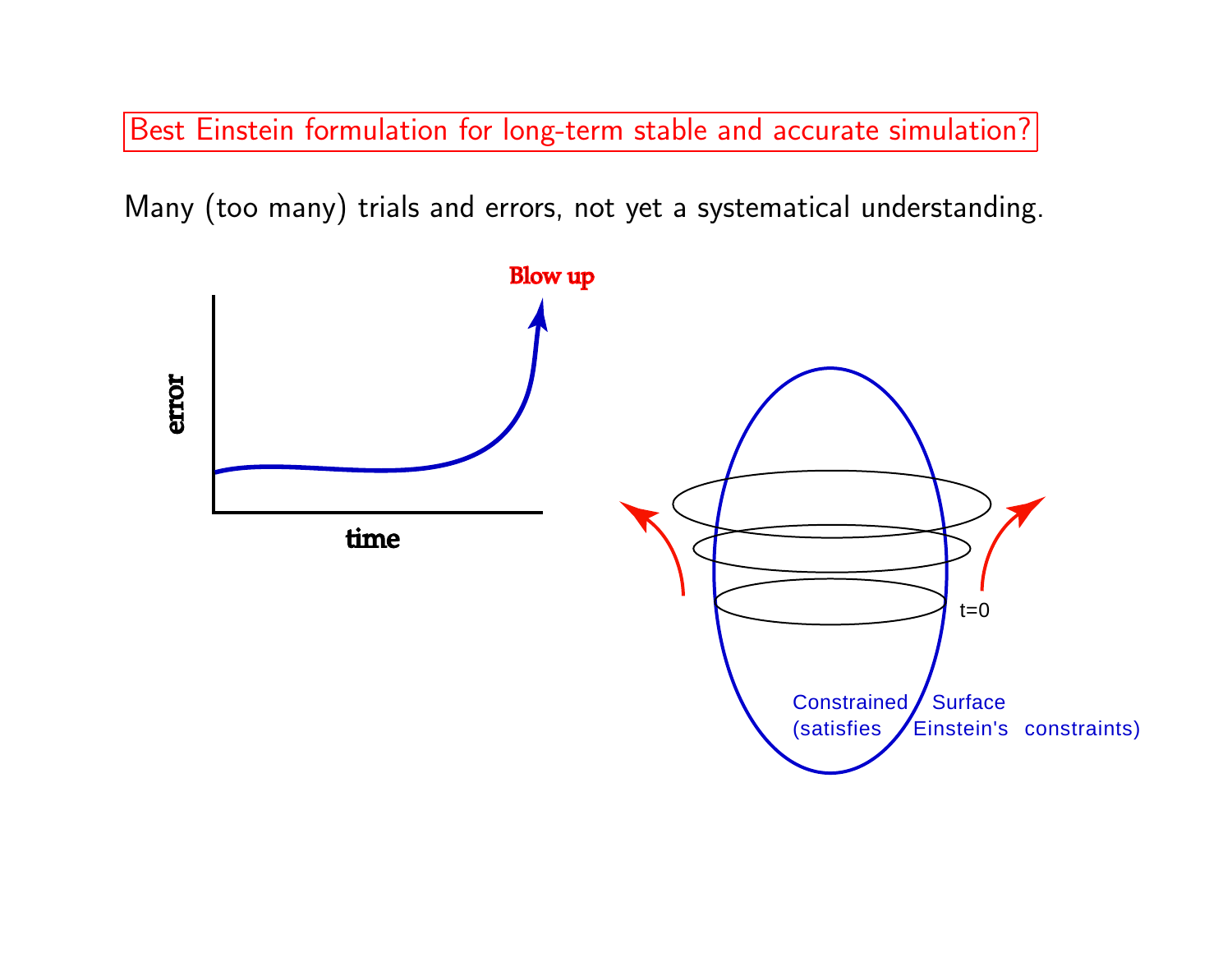Best Einstein formulation for long-term stable and accurate simulation?

Many (too many) trials and errors, not ye<sup>t</sup> <sup>a</sup> systematical understanding.



- strategy 0: Arnowitt-Deser-Misner formulation
- strategy 1: Shibata-Nakamura's (Baumgarte-Shapiro's) modifications to the standard ADM
- strategy 2: Apply <sup>a</sup> formulation which reveals <sup>a</sup> hyperbolicity explicitly
- strategy 3: Formulate <sup>a</sup> system which is "asymptotically constrained" against <sup>a</sup> violation of constraints

Key Fact: By adding constraints in RHS, we can kill error growing modes.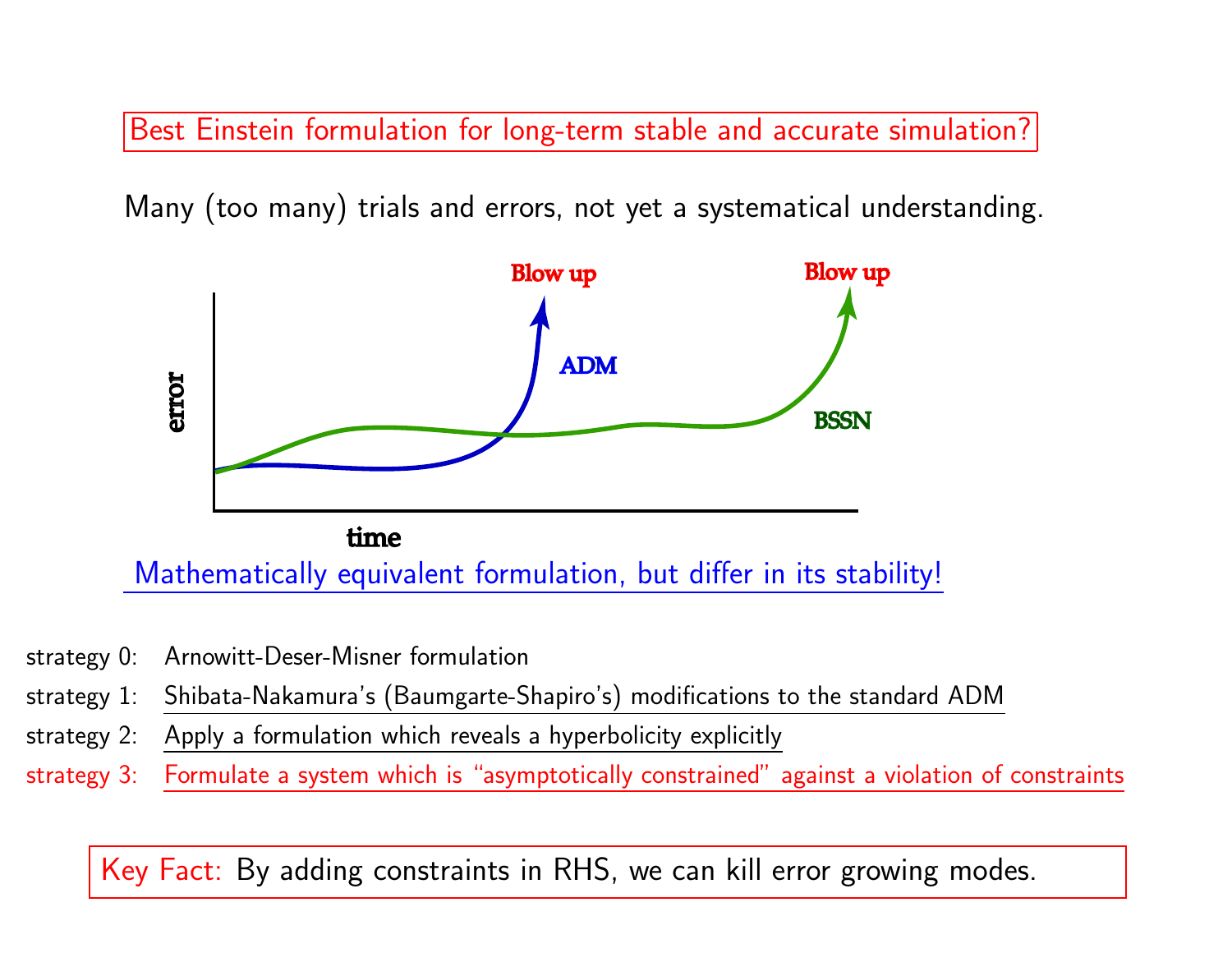# <sup>2</sup> Idea of "Adjusted system" and Our Conjecture

Formulate <sup>a</sup> system which is "asymptotically constrained" against <sup>a</sup> violation of constraints "Asymptotically Constrained System"– Constraint Surface as an Attractor



method 1:  $\lambda$ -system (Brodbeck et al, 2000)

- Add aritificial force to reduce the violation of constraints
- To be guaranteed if we apply the idea to <sup>a</sup> symmetric hyperbolic system.

method 2: Adjusted system (Yoneda HS, 2000, 2001)

- We can control the violation of constraints by adjusting constraints to EoM.
- Eigenvalue analysis of constraint propagation equations may prodict the violation of error.
- This idea is applicable even if the system is not symmetric hyperbolic.  $\Rightarrow$

for the ADM/BSSN formulation, too!!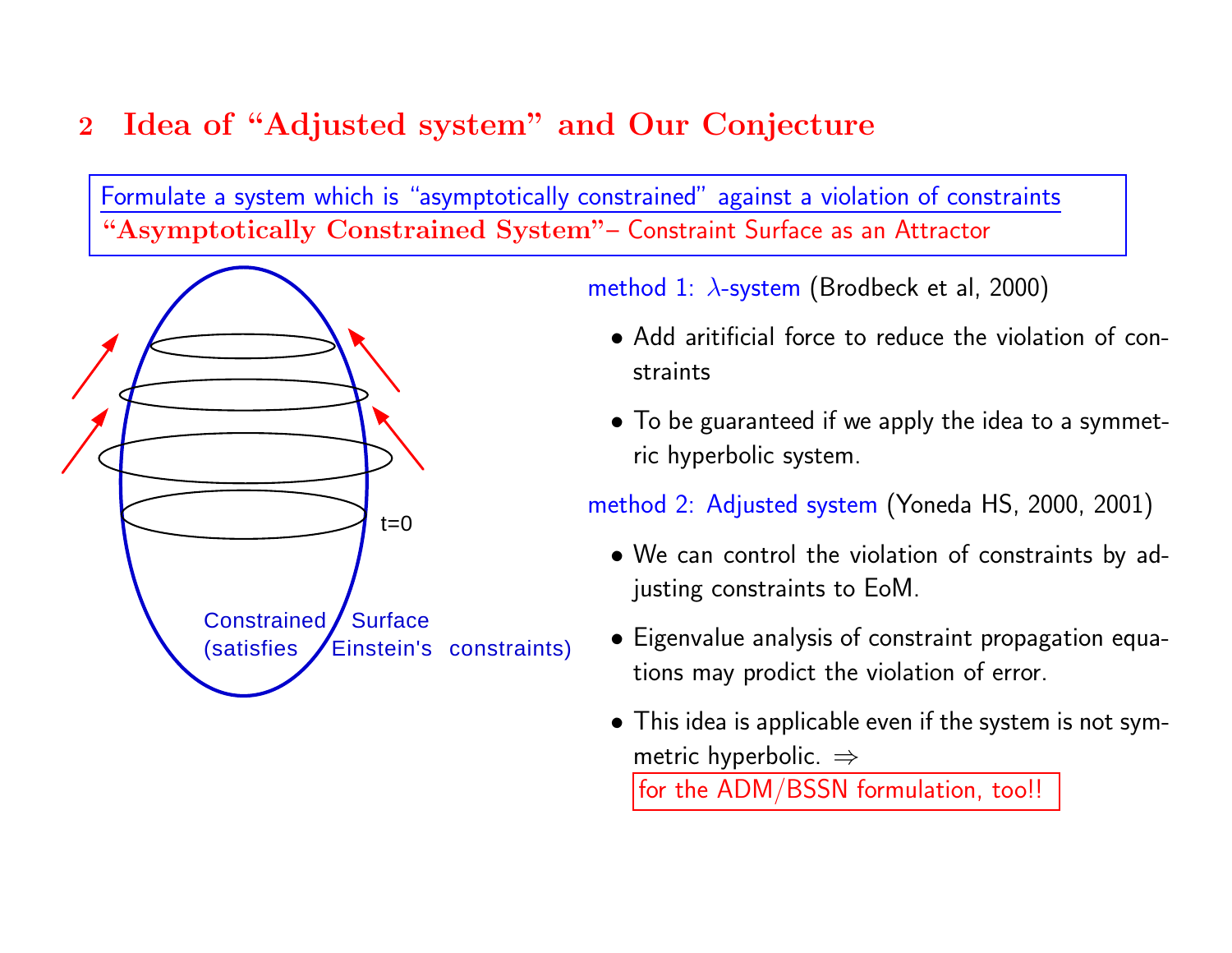## The Idea

General Procedure

- 1. prepare a set of evolution eqs.  $\partial_t u^a = f(u^a, \partial_b u^a, \cdots)$
- 2. add constraints in RHS

$$
\sigma_l \omega, \sigma_l \omega, \sigma_l \omega,
$$

$$
\partial_t u^a = f(u^a, \partial_b u^a, \cdots) + F(C^a, \partial_b C^a, \cdots)
$$

3. choose appropriate  $F(C^a, \partial_b C^a, \cdots)$ to make the system stable evolution

### How to specify  $F(C^a, \partial_b C^a, \cdots)$  ?

- 4. prepare constraint propagation eqs.  $\partial_t C^a = g(C^a, \partial_b C^a, \cdots)$
- 

5. and its adjusted version  $\partial_t C^a = g(C^a, \partial_b C^a, \dots) + G(C^a, \partial_b C^a, \dots)$ 

6. Fourier transform and evaluate eigenvalues  $\partial_t \hat{C}^k = A(\hat{C}^a) \hat{C}^k$ 

Conjecture: Evaluate eigenvalues of (Fourier-transformed) constraint propagation eqs. If their  $(1)$  real part is non-positive, or  $(2)$  imaginary part is non-zero, then the system is more stable.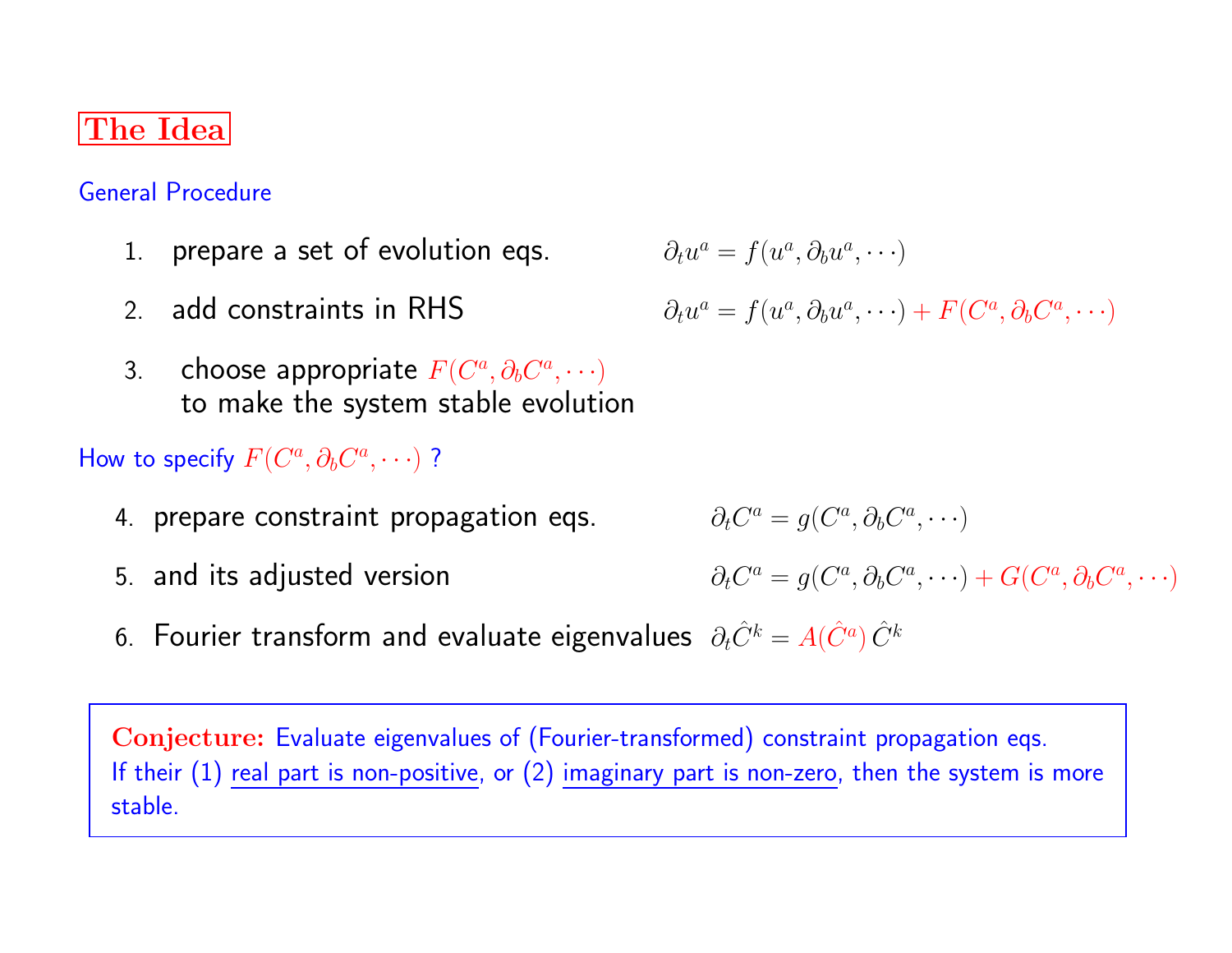## <sup>3</sup> Adjusted ADM systems

We adjust the standard ADM system using constraints as:

$$
\partial_t \gamma_{ij} = -2\alpha K_{ij} + \nabla_i \beta_j + \nabla_j \beta_i,\tag{1}
$$

$$
+P_{ij}\mathcal{H}+Q_{ij}^k\mathcal{M}_k+p_{ij}^k(\nabla_k\mathcal{H})+q_{ij}^k(\nabla_k\mathcal{M}_l),\qquad(2)
$$

$$
\partial_t K_{ij} = \alpha R_{ij}^{(3)} + \alpha K K_{ij} - 2\alpha K_{ik} K^k{}_j - \nabla_i \nabla_j \alpha + (\nabla_i \beta^k) K_{kj} + (\nabla_j \beta^k) K_{ki} + \beta^k \nabla_k K_{ij}^{(3)} + R_{ij} \mathcal{H} + S^k{}_{ij} \mathcal{M}_k + r^k{}_{ij} (\nabla_k \mathcal{H}) + s^{kl}{}_{ij} (\nabla_k \mathcal{M}_l),
$$
\n(4)

with constraint equations

$$
\mathcal{H} := R^{(3)} + K^2 - K_{ij} K^{ij}, \tag{5}
$$

$$
\mathcal{M}_i := \nabla_j K^j_i - \nabla_i K. \tag{6}
$$

We can write the adjusted constraint propagation equations as

$$
\partial_t \mathcal{H} = \text{(original terms)} + H_1^{mn}[(2)] + H_2^{imm} \partial_i[(2)] + H_3^{ijmn} \partial_i \partial_j[(2)] + H_4^{mn}[(4)], \tag{7}
$$

$$
\partial_t \mathcal{M}_i \ = \ \left( \text{original terms} \right) + M_{1i}^{mn} [(2)] + M_{2i}^{jmn} \partial_j [(2)] + M_{3i}^{mn} [(4)] + M_{4i}^{jmn} \partial_j [(4)]. \tag{8}
$$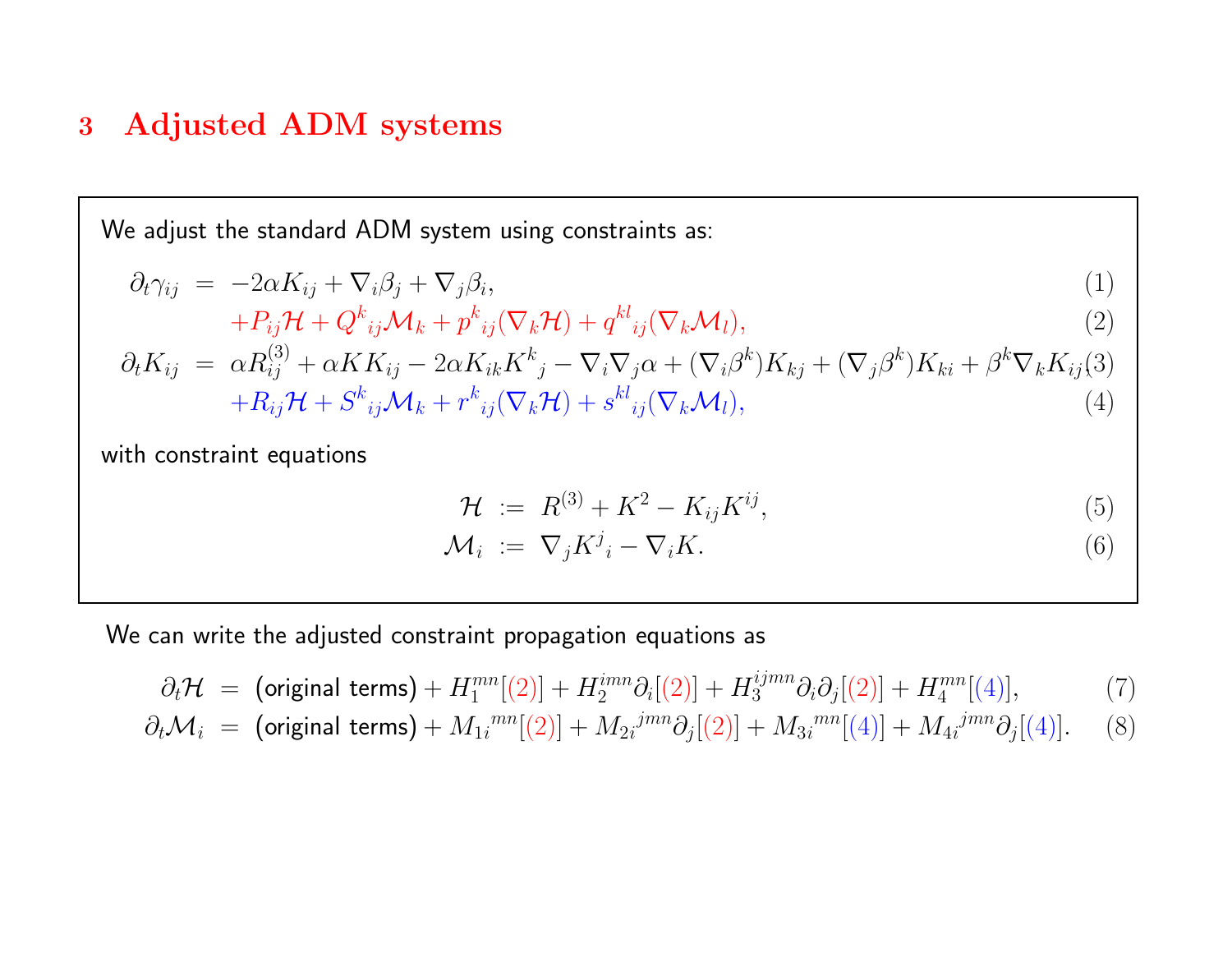The constraint propagation equations of the original ADM equation:

 $\bullet$  Expression using  ${\cal H}$  and  ${\cal M}_i$   $(1)$ 

 $\partial_t \mathcal{H} \;=\; \beta^j (\partial_j \mathcal{H}) + 2 \alpha K \mathcal{H} - 2 \alpha \gamma^{ij} (\partial_i \mathcal{M}_j) + \alpha (\partial_l \gamma_{mk}) (2 \gamma^{ml} \gamma^{kj} - \gamma^{mk} \gamma^{lj}) \mathcal{M}_j$  $- \, 4 \gamma^{ij} (\partial_j \alpha) {\cal M}_i,$  $\partial_t \mathcal{M}_i \;=\; -(1/2) \alpha (\partial_i \mathcal{H}) - (\partial_i \alpha) \mathcal{H} + \beta^j (\partial_j \mathcal{M}_i) + \alpha K \mathcal{M}_i - \beta^k \gamma^{jl} (\partial_i \gamma_{lk}) \mathcal{M}_j + (\partial_i \beta_k) \gamma^{kj} \mathcal{M}_j.$ 

 $\bullet$  Expression using  ${\cal H}$  and  ${\cal M}_i$   $(2)$ 

$$
\partial_t \mathcal{H} = \beta^l \partial_l \mathcal{H} + 2\alpha K \mathcal{H} - 2\alpha \gamma^{-1/2} \partial_l (\sqrt{\gamma} \mathcal{M}^l) - 4(\partial_l \alpha) \mathcal{M}^l
$$
  
\n
$$
= \beta^l \nabla_l \mathcal{H} + 2\alpha K \mathcal{H} - 2\alpha (\nabla_l \mathcal{M}^l) - 4(\nabla_l \alpha) \mathcal{M}^l,
$$
  
\n
$$
\partial_t \mathcal{M}_i = -(1/2)\alpha(\partial_i \mathcal{H}) - (\partial_i \alpha) \mathcal{H} + \beta^l \nabla_l \mathcal{M}_i + \alpha K \mathcal{M}_i + (\nabla_i \beta_l) \mathcal{M}^l
$$
  
\n
$$
= -(1/2)\alpha(\nabla_i \mathcal{H}) - (\nabla_i \alpha) \mathcal{H} + \beta^l \nabla_l \mathcal{M}_i + \alpha K \mathcal{M}_i + (\nabla_i \beta_l) \mathcal{M}^l,
$$

 $\bullet$  Expression using  ${\cal H}$  and  ${\cal M}_i$  (3): by using Lie derivatives along  $\alpha n^\mu$ ,

$$
\mathcal{L}_{\alpha n^{\mu}} \mathcal{H} = +2\alpha K \mathcal{H} - 2\alpha \gamma^{-1/2} \partial_{l}(\sqrt{\gamma} \mathcal{M}^{l}) - 4(\partial_{l}\alpha) \mathcal{M}^{l},
$$
  

$$
\mathcal{L}_{\alpha n^{\mu}} \mathcal{M}_{i} = -(1/2)\alpha(\partial_{i}\mathcal{H}) - (\partial_{i}\alpha) \mathcal{H} + \alpha K \mathcal{M}_{i}.
$$

 $\bullet$  Expression using  $\gamma_{ij}$  and  $K_{ij}$ 

$$
\partial_t \mathcal{H} = H_1^{mn}(\partial_t \gamma_{mn}) + H_2^{imn} \partial_i (\partial_t \gamma_{mn}) + H_3^{ijmn} \partial_i \partial_j (\partial_t \gamma_{mn}) + H_4^{mn} (\partial_t K_{mn}),
$$
  

$$
\partial_t \mathcal{M}_i = M_{1i}^{mn}(\partial_t \gamma_{mn}) + M_{2i}^{jmn} \partial_j (\partial_t \gamma_{mn}) + M_{3i}^{mn} (\partial_t K_{mn}) + M_{4i}^{jmn} \partial_j (\partial_t K_{mn}),
$$

where

$$
H_1^{mn} := -2R^{(3)mn} - \Gamma^p_{kj}\Gamma^k_{pi}\gamma^{mi}\gamma^{nj} + \Gamma^m\Gamma^n
$$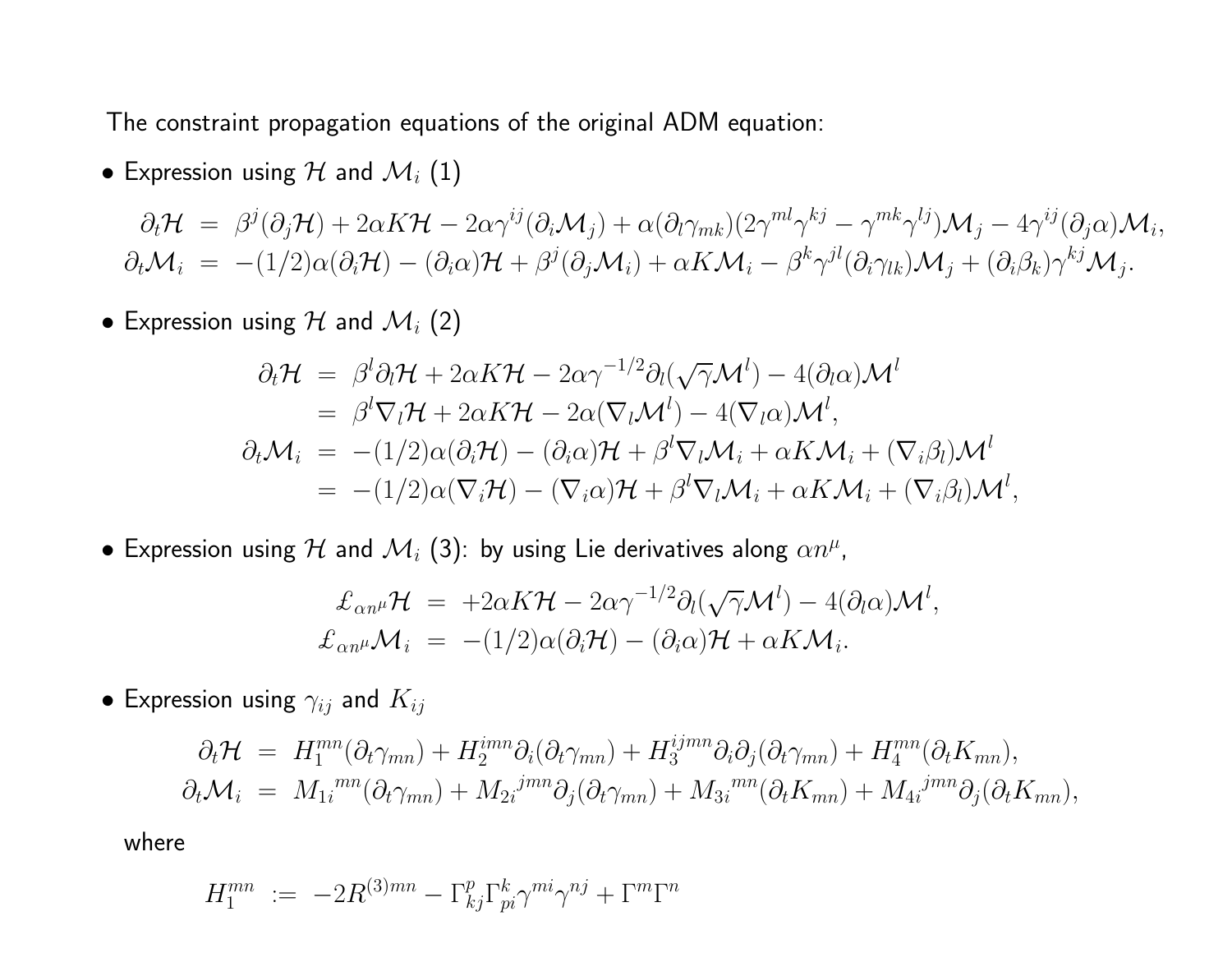$$
+\gamma^{ij}\gamma^{np}(\partial_i\gamma^{mk})(\partial_j\gamma_{kp}) - \gamma^{mp}\gamma^{ni}(\partial_i\gamma^{kj})(\partial_j\gamma_{kp}) - 2KK^{mn} + 2K^n{}_jK^{mj},
$$
  
\n
$$
H_2^{imm} := -2\gamma^{mi}\Gamma^n - (3/2)\gamma^{ij}(\partial_j\gamma^{mn}) + \gamma^{mj}(\partial_j\gamma^{in}) + \gamma^{mn}\Gamma^i,
$$
  
\n
$$
H_3^{imm} := 2(K\gamma^{mn} - K^{mn}),
$$
  
\n
$$
M_1^{mn} := \gamma^{nj}(\partial_i K^m{}_j) - \gamma^{mj}(\partial_j K^n{}_i) + (1/2)(\partial_j\gamma^{mn})K^j{}_i + \Gamma^n K^m{}_i,
$$
  
\n
$$
M_{2i}^{jmn} := -\gamma^{mj}K^n{}_i + (1/2)\gamma^{mn}K^j{}_i + (1/2)K^{mn}\delta_i^j,
$$
  
\n
$$
M_{3i}^{mn} := -\delta_i^n\Gamma^m - (1/2)(\partial_i\gamma^{mn}),
$$
  
\n
$$
M_{4i}^{jmn} := \gamma^{mj}\delta_i^n - \gamma^{mn}\delta_i^j,
$$

where we expressed  $\Gamma^m = \Gamma^m_{ij} \gamma^{ij}$ .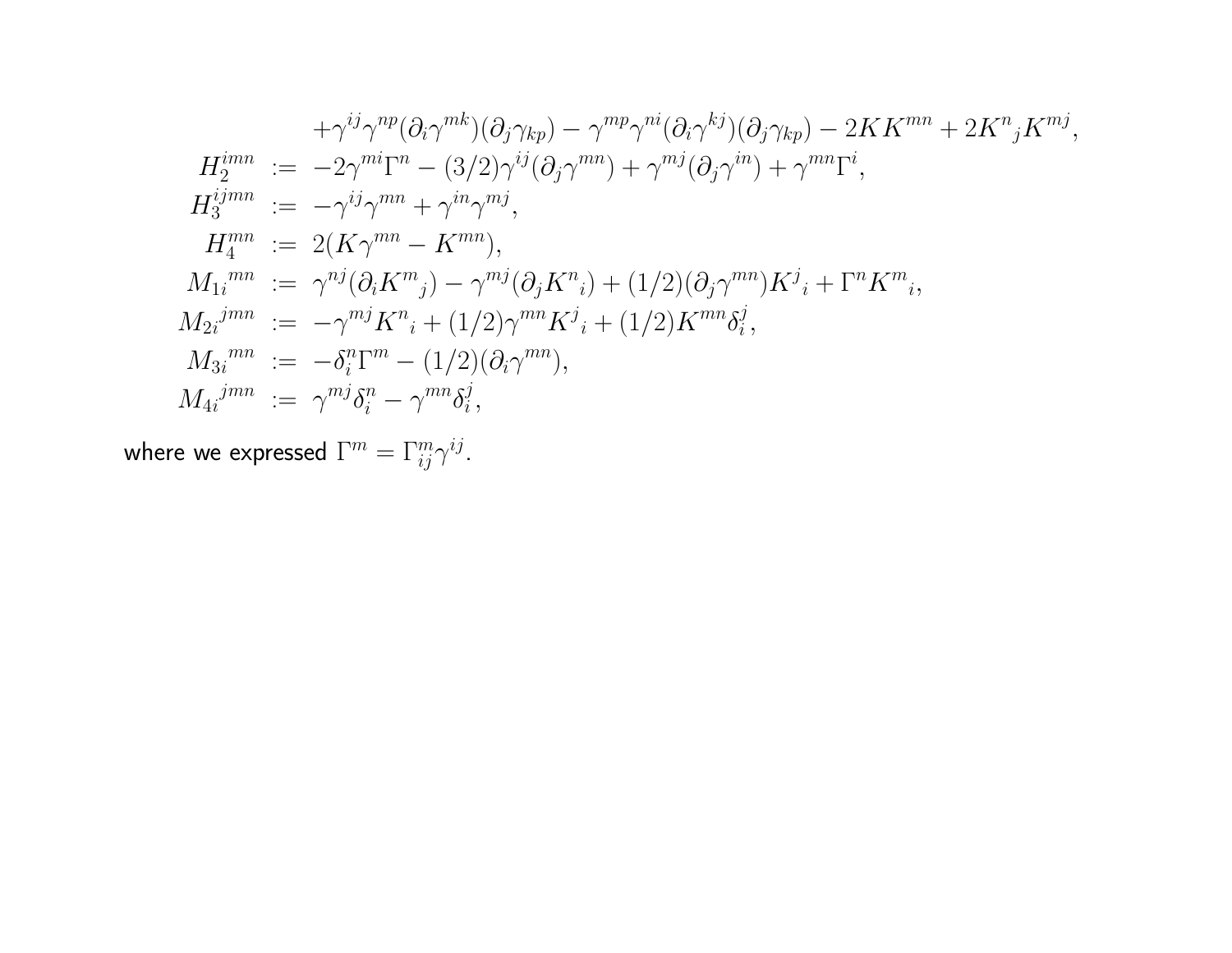# 4 | Additional Idea (NEW)

In order to avoid blow-up in the last stage, we prohibid the adjustments which simply produce self-growing terms  $(C^2)$  in constraint propagation,  $\partial_t C$ .

• If RHS of the constraint propagation accidentally includes  $C^2$  terms,

$$
\partial_t C = -aC + bC^2
$$

the solution will blow-up as

$$
C = \frac{-aC_0 \exp(-at)}{-a + bC_0 - bC_0 \exp(-at)}
$$

In the ADM system, we have not to put too much confidence for the adjustments using  $p, q, P, Q$ terms for the ADM formulation.

$$
\partial_t \gamma_{ij} = -2\alpha K_{ij} + \nabla_i \beta_j + \nabla_j \beta_i
$$
  
+
$$
P_{ij} \mathcal{H} + Q^k_{ij} \mathcal{M}_k + p^k_{ij} (\nabla_k \mathcal{H}) + q^{kl}_{ij} (\nabla_k \mathcal{M}_l),
$$
  

$$
\partial_t K_{ij} = \alpha R_{ij}^{(3)} + \alpha K K_{ij} - 2\alpha K_{ik} K^k_{j} - \nabla_i \nabla_j \alpha + (\nabla_i \beta^k) K_{kj} + (\nabla_j \beta^k) K_{ki} + \beta^k \nabla_k K_{ij}
$$
  
+
$$
R_{ij} \mathcal{H} + S^k_{ij} \mathcal{M}_k + r^k_{ij} (\nabla_k \mathcal{H}) + s^{kl}_{ij} (\nabla_k \mathcal{M}_l),
$$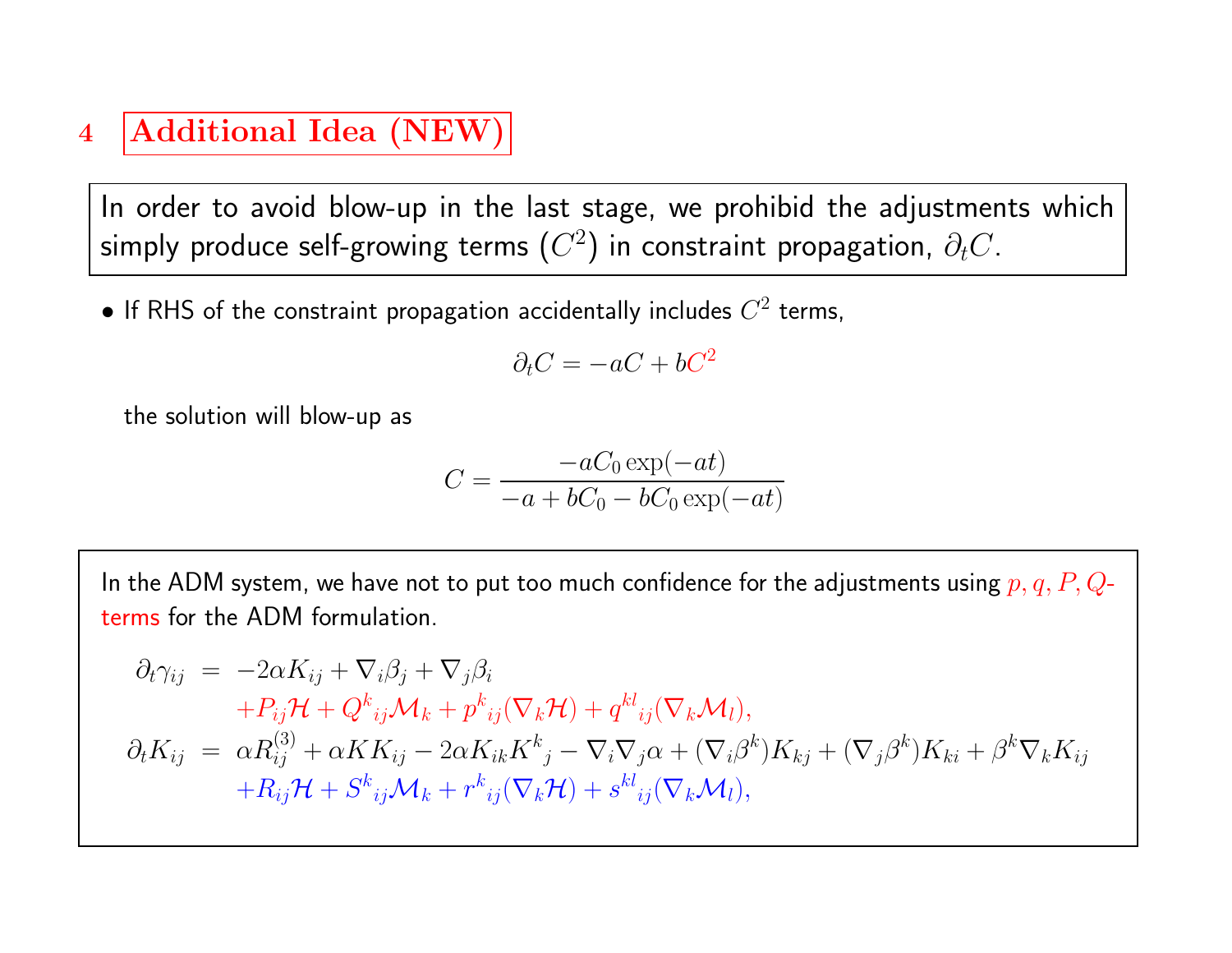### 5 Numerical Test

#### Comparisons of Adjusted ADM systems (linear wave)



Original GR code based on Cactus framework.

Violation of Hamiltonian constraints versus time: Adjusted ADM systems applied for Teukolsky wave initial data evolution with harmonic slicing, and with periodic boundary condition. Cactus/GR code was used. Grid =  $24^3$ ,  $\Delta x = 0.25$ , iterative Crank-Nicholson method.

 $\implies$  Newly added term works effectively. 10% longer evolution is available, but not yet perfect... (to be continued)

 $\partial_t \gamma_{ij} = -2\alpha K_{ij} + \nabla_i \beta_j + \nabla_j \beta_i - \kappa_1 \alpha \gamma_{ij} \mathcal{H}$  $\partial_t K_{ij} = \alpha R_{ij}^{(3)} + \alpha K K_{ij} - 2\alpha K_{ik} K^k{}_j - \nabla_i \nabla_j \alpha + (\nabla_i \beta^k) K_{kj} + (\nabla_j \beta^k) K_{ki} + \beta^k \nabla_k K_{ij}$  $+\kappa_2\alpha\gamma_{ij}\gamma^{kl}\partial_k\mathcal{M}_l$